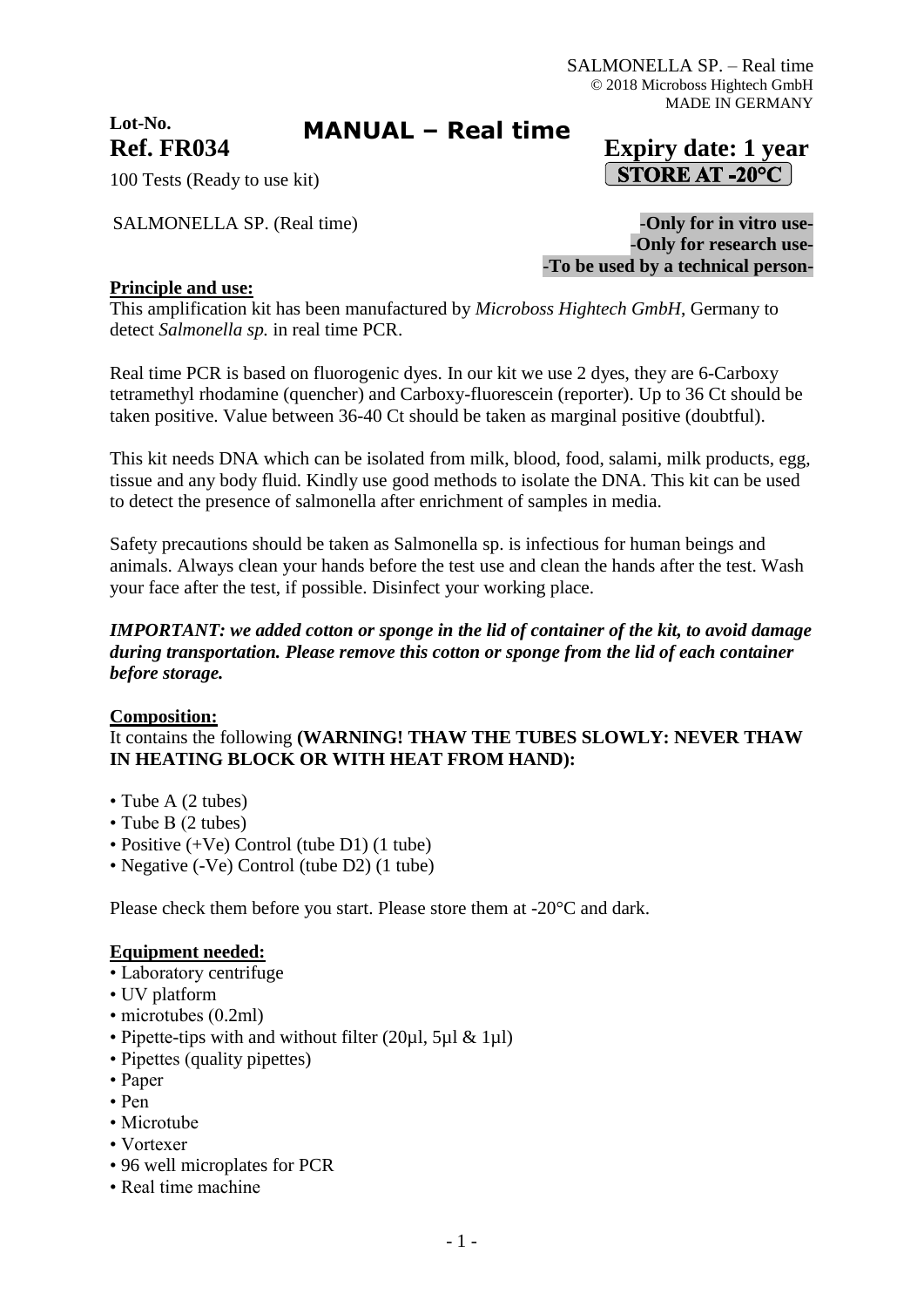### **Procedure:**

After your DNA isolation is completed. (Kindly use good quality isolation method). Please go to PCR step

## **STEP A**

1. Kindly thaw **one tube** each: A, B, D1 and D2. After thawing, kindly put the tubes on 4°C (as it is better). If the kit is not in use, store them at -20°C. Kindly keep tubes away from sunlight.

2. Mark your microtubes with a sample number and with +Ve Control and –Ve Control.



3. Thaw tube A. Add 8µl of tube A to each tube. One can also use 96 microwell plate.



4. Add 10µl of B to each microtube. Avoid to touch the wall of the microtubes.



**TIP: you can mix 8µl of A + 10µl of B together in one tube (it will be a total volume of 180µl for 10 reactions). From this one can take 18µl and distribute in each tube. In this way one can save the hardware and time.**

5. Add 2µl of your DNA template (DNA isolated from samples) with pipette tip with filter to each microtube according to your label except +Ve and –Ve (Avoid touching the wall). **Use every time a new pipette tip** (for each sample)! Mix it.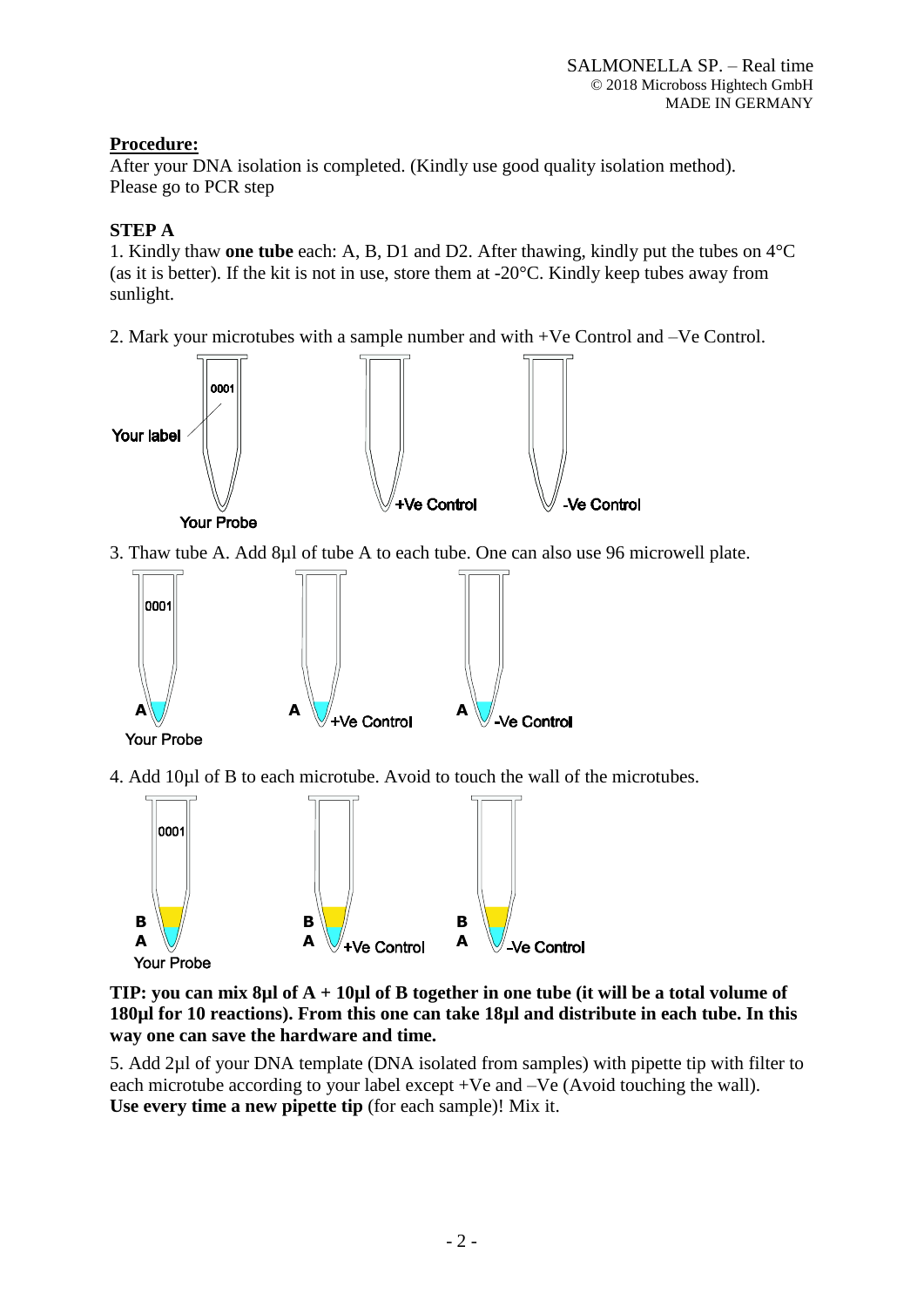

6. Use new pipette tip with filter. Add  $2\mu$ l of +Ve (tube D1) to +Ve Control (avoid to touch the wall). Use a new pipette tip. Mix it.



7. Use a new pipette tip. Add 2µl of –Ve (D2) to –Ve Control (don't touch the wall). Mix it.



8. Centrifuge all tubes for 20 sec. for 8000 rpm (this is not necessary but it is better). Run PCR now.

9. Run the program of your thermocycler as followings:

Kindly check whether you have added everything correctly as the level of the volume of each microtube must be almost the same.



**You must use quencher and reporter dye to setup your software (see FAQ) and run the following program:**

1. 15 seconds at  $95^{\circ}$ C  $\rightarrow x$  40 cycles 60 seconds at 60°C